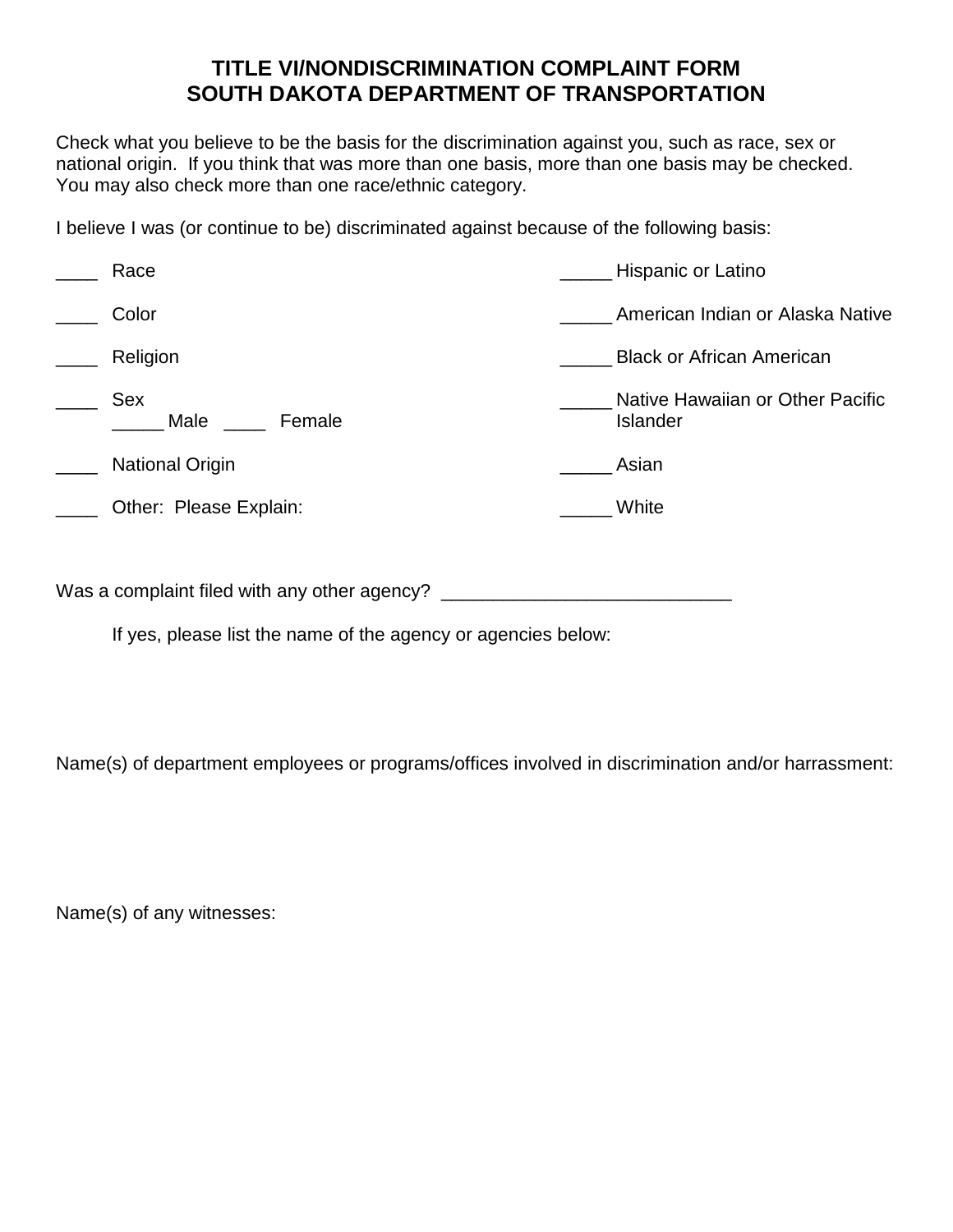## Explain specific complaint:

(explain in your own words what happened, the date(s) incidents occurred, who was involved, etc. Use backside of page for additional space or attach a separate sheet if needed. Please state the date(s) the incidents occurred or when the last incident occurred. All complaints need to be filed within 180 days of the last occurrence of discrimination and/or harassment.)